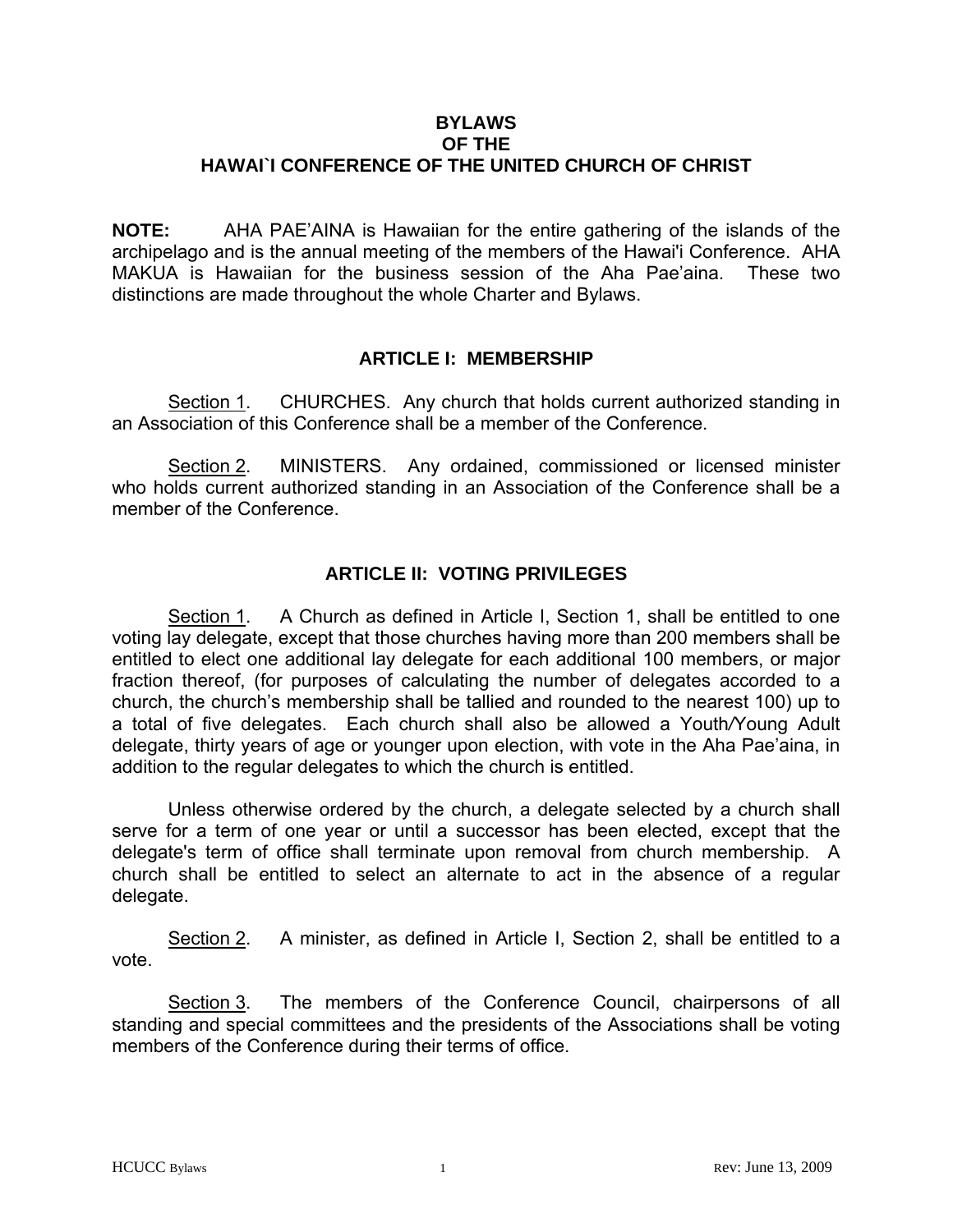Section 4. In the event that any person serves in more than one office pursuant to this Article II, Section 1, 2 or 3 above (for example, a lay delegate or an ordained minister who also serves on the Conference Council or as a committee chairperson), such person shall have only one vote.

### **ARTICLE III: ASSOCIATE MEMBERS**

 Any of the following may register and by vote of the Conference become Associate Members with privilege of voice, but not vote, at meetings:

1. An ordained minister of the United Church of Christ holding standing in an Association outside of, or Conference other than the Hawai`i Conference.

2. A minister with Privilege of Call in an Association of the Hawai'i Conference.

3. A student holding in-care status in an Association of the **Conference** 

4. An ordained minister holding standing in another denomination while serving as a minister in a church of an Association of the Conference.

5. National leaders, speakers and other persons who are guests of the Conference.

6. A member in good standing of any church with standing in an Association of the Conference.

7. Any representative of the Conference to a UCC Covenanted Ministry, the UCC Executive Council or to an ecumenical body.

### **ARTICLE IV: MEETINGS**

Section 1. AHA PAE'AINA (ANNUAL MEETING). The Aha Makua of the Aha Pae'aina is the final authority on all matters pertaining to the policies and programs of the Conference.

 The Aha Pae`aina shall be held in the month of June for worship, inspiration and fellowship and for the transaction of appropriate business and elections as necessary. The time and place of holding the meeting may be fixed or changed by vote of the Aha Pae`aina or the Conference Council.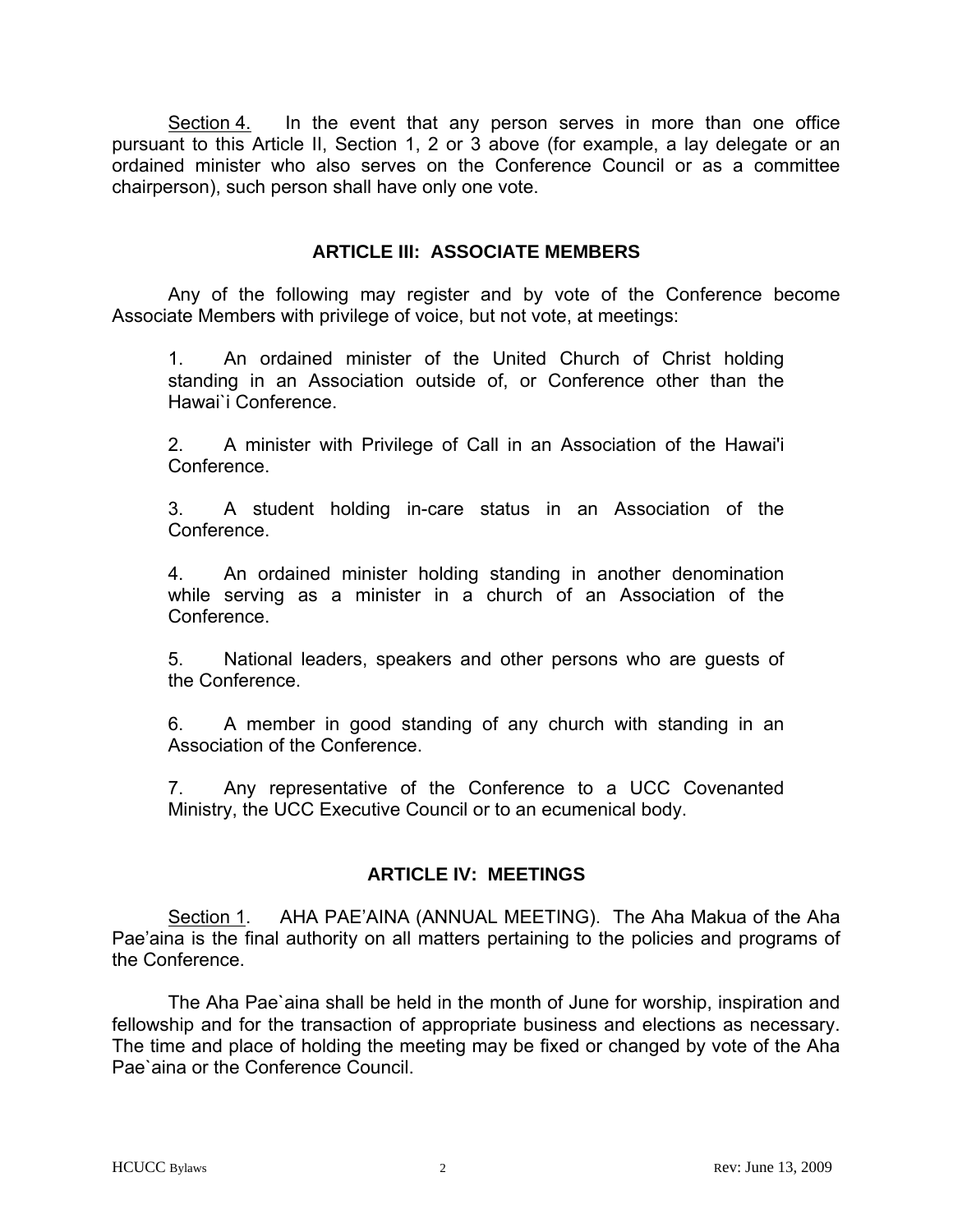Section 2. SPECIAL MEETINGS. Special meetings of the membership of the Conference may be called by the Conference Council or by the Executive Council or by petition of one-fourth (1/4) of the member churches.

Section 3. NOTICE OF MEETINGS. Notice of the time and place of the Aha Pae'aina and notice of special meetings stating the time, place and purpose of such special meetings shall be sent to each church and minister of the Conference, each member of the Conference Council, each chairperson of a standing committee and each president of an Association. Notice of meetings shall be given not less than 30 days prior to the date thereof.

Section 4. QUORUM AND VOTE. Twenty-five (25) churches of the Conference shall constitute a quorum at any duly called meeting of the Conference. For the purpose of determining the presence of a quorum, no person shall represent more than one church. Except as otherwise provided by the charter, these bylaws or by law, the vote of a majority of those persons present and voting shall be necessary for the adoption or approval of any matter to come before the meeting.

Section 5. AGENDA. The Executive Council shall act as the business committee at the meetings of the Conference and shall have responsibility for implementing the agenda and the standing rules.

# **ARTICLE V: OFFICERS**

Section 1. OFFICERS OF THE CONFERENCE. The officers of the Conference shall be the Chairperson of the Conference Council, the Vice Chairperson of the Conference Council, the Secretary, the Treasurer and the Conference Minister, and such other officers as the Conference may from time to time determine, each of whom shall be a member in good standing of a church of this Conference. The Chairperson and Vice Chairperson of the Conference Council shall alternate from term to term whenever possible between a lay person and an ordained minister. All officers shall be elected at the Aha Pae`aina following the procedure set forth in Article XI, Section 2, to serve until their successors are elected, except for the Conference Minister, who shall be elected following the procedure set forth in Article VI, Section 2.

Section 2. CHAIRPERSON OF THE CONFERENCE COUNCIL. The Chairperson of the Conference Council shall preside at all meetings of the Conference Council, the Executive Council, and the Aha Pae`aina. The Chairperson shall, by virtue of office, preside over all of the meetings of the members of the Hawai`i Conference Foundation and shall be a member of the Foundation Board of Trustees and, if applicable, its Executive Committee. The Chairperson shall make an annual report to the Conference, shall perform such other duties as the Conference Council may prescribe and shall be an ex-officio member, without vote, of all committees of the Conference Council. The Chairperson shall attend the General Synod as an Associate Delegate of the Conference.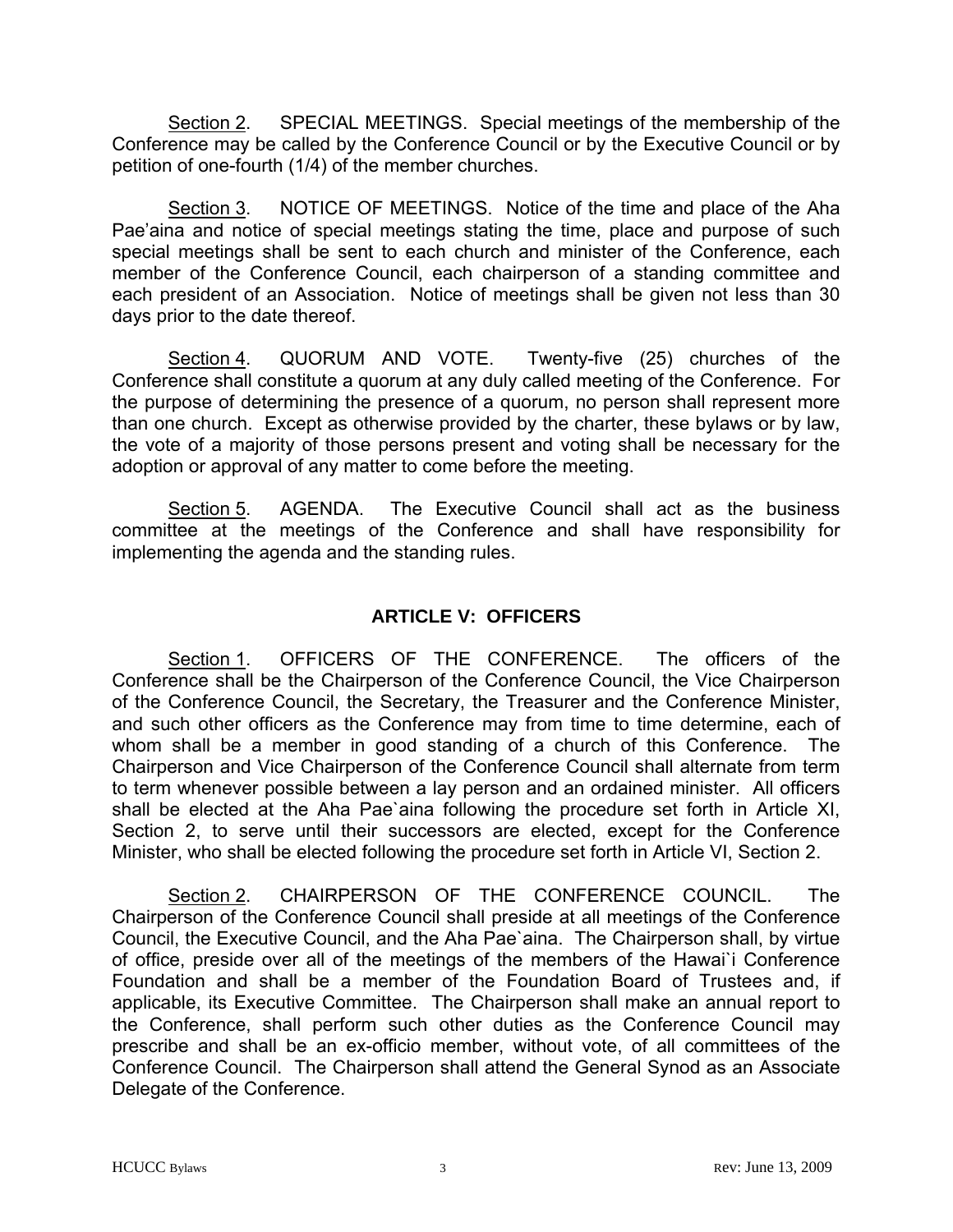Section 3. VICE CHAIRPERSON OF THE CONFERENCE COUNCIL. The Vice Chairperson of the Conference Council shall perform the duties of the Chairperson, in case of that officer's absence or inability to act, and shall assist the Chairperson in his or her responsibilities.

Section 4. SECRETARY. The Secretary shall keep or cause to be kept a permanent, accurate and legible record of all meetings and transactions of the Conference, the Conference Council and the Executive Council and shall perform such other duties as usually pertain to that office. The Secretary shall distribute or cause to be distributed to the Conference Council, the Executive Council and all the members of the Conference, as defined in Article I, the minutes of the annual, regular and special meetings of the Conference, the Conference Council and the Executive Council.

Section 5. TREASURER. The Treasurer shall have the powers and perform the duties customary and incidental to the office and such other powers and duties as may be assigned by the Conference Council. The Treasurer shall provide regular, periodic statements of the financial operations of the Conference to the Conference Council and a full report to the Aha Pae'aina.

Section 6. TERMS OF OFFICE. The term of office for the elected officers of the Conference, except the Conference Minister, shall be two (2) years. The Chairperson and Vice Chairperson of the Conference Council may serve not more than two (2) consecutive terms. The Treasurer and the Secretary may serve not more than three (3) consecutive terms. The term of office for each officer shall begin at the close of the Aha Pae`aina at which such officer is elected. The Chairperson and the Secretary shall be elected in even-numbered years. The Vice Chairperson and the Treasurer shall be elected in odd-numbered years.

### **ARTICLE VI: THE CONFERENCE MINISTER**

Section 1. THE CONFERENCE MINISTER. The Conference Minister shall be an ordained minister with authorized standing in an association of the United Church of Christ and shall be nominated by the Conference Council and elected by the Aha Pae`aina.

 The term of office of the Conference Minister may be terminated upon ninety (90) days' written notice either by the Aha Pae`aina or Conference Council or by the Conference Minister.

 In the event of a vacancy in the office of Conference Minister, the Conference Council shall appoint an Interim Conference Minister.

 The Conference Minister is the Conference's spiritual leader, its chief executive and administrative officer, and registrar. The Conference Minister shall give general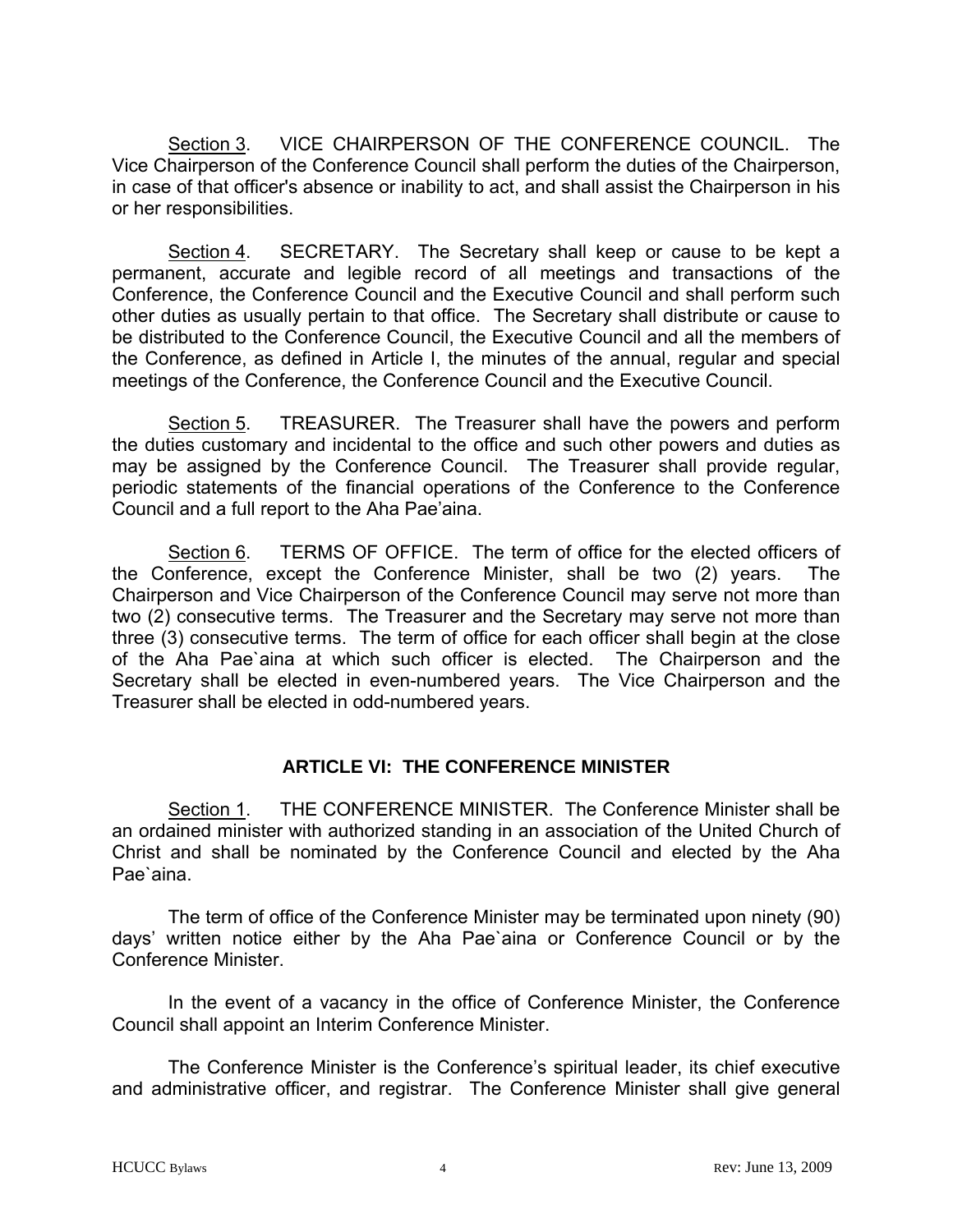supervision over the work of the Conference and shall be directly accountable to the Conference Council. The Conference Minister shall be a member of the Conference Council with voice but not vote and a voting member of the Foundation Board of Trustees and, if applicable*,* its Executive Committee. The Conference Minister shall attend the General Synod as an associate delegate of the Conference.

Section 2. THE SEARCH PROCESS. When the office of the Conference Minister is vacant, the Conference Council shall be authorized to appoint a Search Committee, whose chairperson, at the time of appointment, is a member of the Conference Council. This committee shall seek assistance in the search process from the Office of the General Minister and President of the United Church Christ, and it shall receive names of applicants for the office of Conference Minister from the churches of the Conference and the wider United Church of Christ. All applicants shall have a Ministerial Profile filed with Parish Life and Leadership of Local Church Ministries of the United Church of Christ. The Search Committee, after evaluation of the applicants, shall present to the Conference Council the name of the person it recommends for the office. If the Conference Council accepts the recommendation, it shall notify the Aha Pae'aina delegates of the name of its nominee at least three weeks prior to the Aha Pae`aina date of election.

# **ARTICLE VII: CONFERENCE COUNCIL**

Section 1. FUNCTION. The Conference Council is the Aha Pae`aina ad interim. It functions as the Board of Directors in compliance with Chapter 414 D, Hawai'i Revised Statutes, as amended ("the Hawai'i Nonprofit Corporations Act"). All corporate powers of the Hawai'i Conference of the United Church of Christ, including management of its affairs, shall be exercised by or under the authority of the Conference Council, as set forth in the Hawai'i Nonprofit Corporations Act.

Section 2. COMPOSITION. The Conference Council shall be composed of:

(a) Five Officers of the Conference Council, namely the Chairperson, Vice Chairperson, Secretary, Treasurer and Conference Minister (Article V);

(b) Chairpersons of Missional Teams (Article VIII);

(c) Five Presidents, or designated appointees, of Associations (Article IX);

(d) Two (2) At-Large Youth/Young Adult members, thirty years of age or younger upon election, each serving two-year staggered terms, up to a maximum of two terms, and elected by the Aha Pae`aina;

(e) One (1) Representative from the State Council of Hawaiian Congregational Churches,

(f) Executive Director of the Hawai'i Conference Foundation.

(g) Chairperson of the Personnel Committee (Article XI).

Council members shall be members in good standing of a local church in the Conference. The Conference Minister, Chairperson of the Personnel Committee and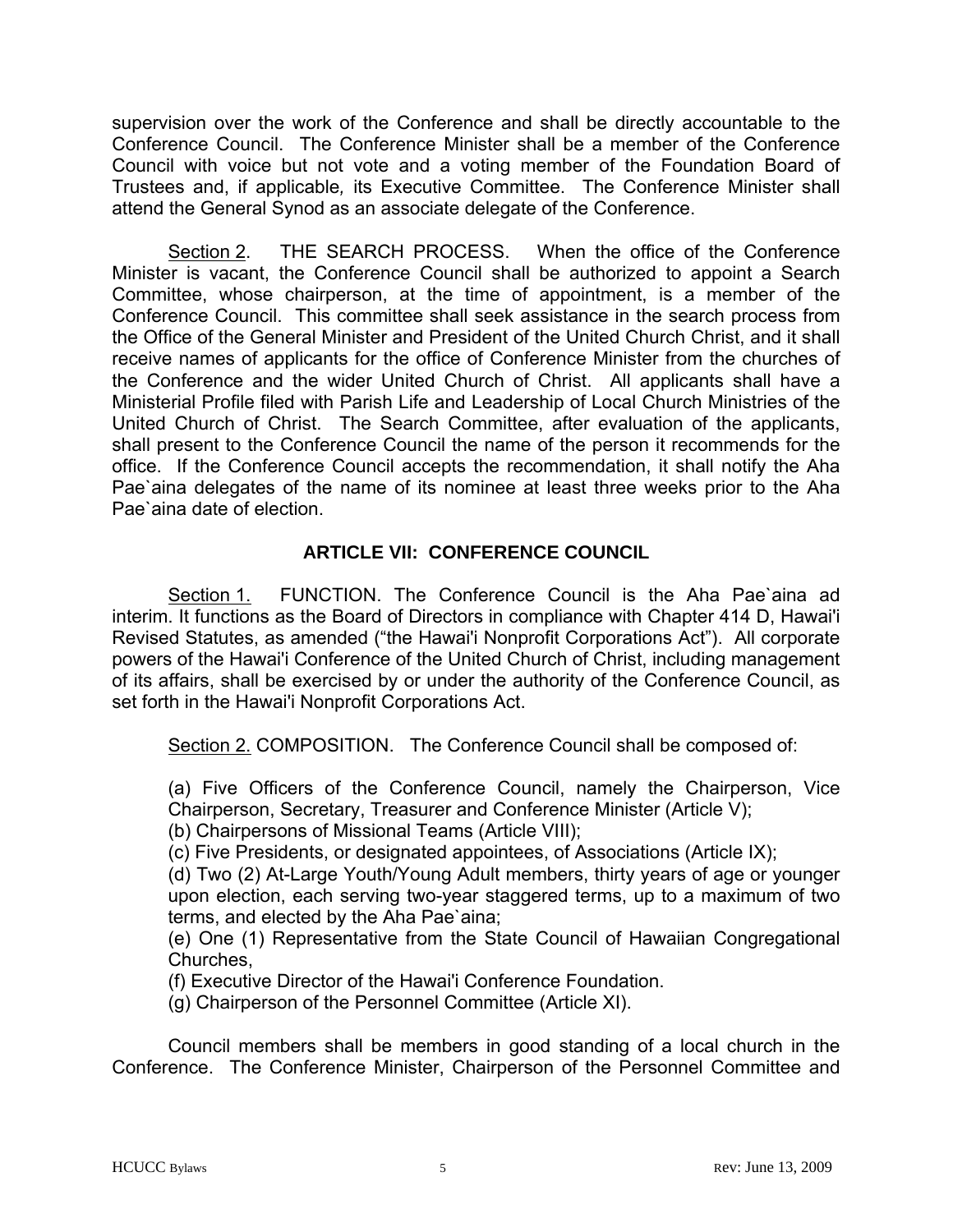Executive Director of the Hawai`i Conference Foundation shall have voice but not vote on the Conference Council.

 Terms of office shall begin immediately following the close of the Aha Pae`aina at which election took place.

Section 3. MEETINGS AND QUORUM. The Conference Council shall meet at least four times a year, and*,* in addition, at the call of the Chairperson, Conference Minster, or a majority of its members. A majority of the voting membership of the Conference Council shall be present at any duly called meeting to constitute a quorum for the transaction of business and the act of a majority of the Council members present at any meeting at which there is a quorum shall be the act of the Conference Council. In the absence of a quorum, or when a quorum is present, a meeting may be adjourned from time to time by a vote of a majority of the Council members present in person without notice other than by announcement at the meeting and without further notice to any absent member. Any action which might be taken at a meeting of the Conference Council may be taken without a meeting if a consent in writing, setting forth the action so taken, is signed by all of the members of the Conference Council. The written consents shall be filed with the minutes of the proceedings of the Conference Council. The consent has the same effect as a vote of the Conference Council for all purposes. Members of the Conference Council or any committee may participate in a meeting of the Conference Council or committee by means of a conference telephone or similar communication equipment by means of which all persons participating in the meeting can hear each other at the same time, and participation by such means shall constitute presence in person at a meeting.

Section 4. DUTIES. The Conference Council shall provide leadership, theological discernment and spiritual oversight in articulating the vision of the Conference, and oversee the policies of the Aha Pae`aina and their implementation. The Conference Council shall establish policies consistent with the policies of the Aha Pae'aina to guide the implementation of the Conference's program, the operation of the Conference and the selection of Conference Minister*;* serve as a setting for collaboration, coordination and communication, linking with the local churches and associations; and coordinate the work and review the activities of Missional Teams, including annual budgets.

In promoting the mission of the Conference, the Conference Council shall review for faithfulness and effectiveness the use of all benevolent contributions to the Conference including Our Church's Wider Mission (OCWM), Basic and Special Support, and the funds held by the Conference and Foundation for the Conference.

The Conference Council shall be responsible for funding policy decisions and ensuring that the Conference is adequately financed. The Conference Council shall recommend an Annual Budget for adoption by the Conference at the Aha Pae`aina, such Budget to include the operating expenses of the Conference and a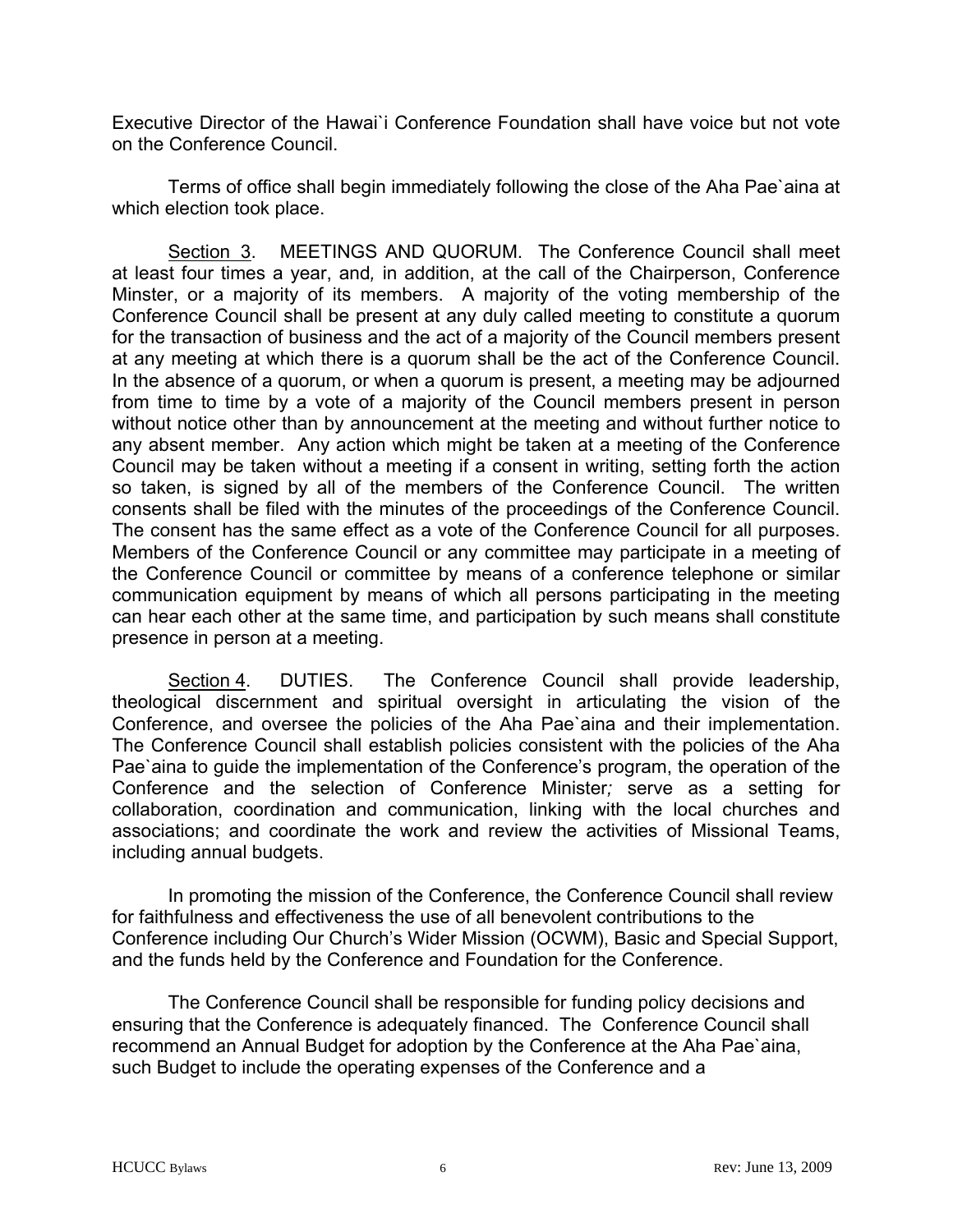recommendation for the Conference percentage of OCWM Basic Support to be retained for the use of the Conference.

The Conference Council shall make appointments to fill vacancies of any member elected by the Aha Pae`aina occurring between meetings of the Aha Pae`aina, such appointments to continue until the subsequent Aha Pae`aina.

The Conference Council by two-thirds (2/3) vote, shall have the power to purchase, sell, transfer or otherwise deal with properties (real, personal or mixed) of the Conference*;* to borrow or lend money or to hypothecate or encumber any such properties; provided, however, in case of a sale, lease, exchange or transfer of all or substantially all of the Property and assets of the Conference, the affirmative vote or consent of three-fourths (3/4) of the members of the Conference is required.

 The Conference Council members shall discharge their duties in good faith, with the care that an ordinarily prudent person in a like position would exercise under similar circumstances and in a manner that such member believes to be in the best interest of the Conference, notwithstanding the fact that members may have been appointed or elected to the Conference Council by a different body of the church.

Unless otherwise provided in the Articles of Incorporation and Bylaws of the Hawai'i Conference Foundation, the members of the Conference Council and the members of the Foundation Board of Trustees shall serve as the members of the Hawai`i Conference Foundation. The Foundation Board of Trustees shall be composed of the following:

- a. Three members of the Conference Council elected by such Conference Council.
- b. The Conference Minister and the Council Chairperson.
- c. Four persons nominated by the Board of Trustees and elected by the Conference Council.
- d. Two persons nominated by the Conference Council and elected by the members of the Conference at the Aha Pae`aina.

# **ARTICLE VIII: MISSIONAL TEAMS**

Section 1. MISSIONAL TEAMS. The mission of the Conference shall be coordinated through Missional Teams, which shall be accountable to the Conference Council between meetings of the Aha Pae`aina. The Aha Pae`aina shall establish Missional Teams as needed to carry out the missional priorities of the Conference, including, initially, with the adoption of this Article, Administration, Formation, Stewardship, and Justice & Witness, as defined by the Aha Pae`aina. Missional Teams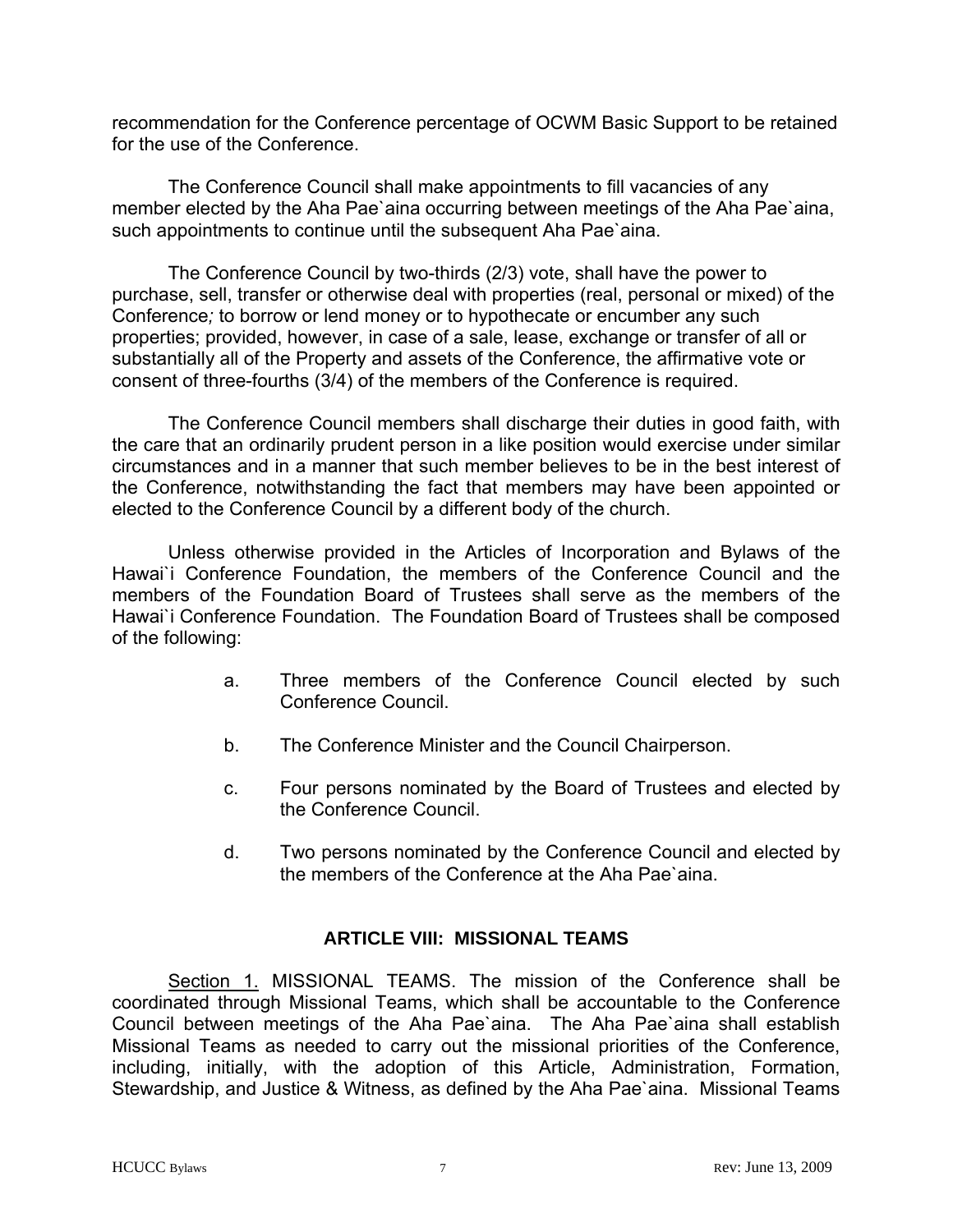shall exist without term, or until dismissed by the Aha Pae`aina. The Conference Council may establish or dismiss Missional Teams between meetings of the Aha Pae'aina and with ratification at the subsequent meeting of the Aha Pae'aina. Missional Teams shall also endeavor to work with and relate to Affiliate organizations (Article XII).

Section 2. COMPOSITION. Each Missional Team shall consist of at least five Team members, where possible at least half shall be lay persons, who shall serve a one year term and be appointed each fiscal year by the Conference Council and who shall represent the broad diversity of the Conference, its churches, and its affiliate organizations. The chairperson of each Team shall serve a two (2) year term and be nominated by the Nominating Committee and elected at the Aha Pae`aina. Chairpersons may serve no more than two (2) full consecutive terms at any one time, provided, however, that with the initial adoption of this Article, terms for two Missional Team chairpersons shall be limited to term of one year in order to achieve staggered terms among Missional Team chairpersons. Chairpersons shall serve on the Conference Council (Article VII, Section 2). All members of Missional Teams shall be members in good standing of a church in this Conference.

# **ARTICLE IX: ASSOCIATIONS OF THE CONFERENCE**

Section 1. PURPOSE.

 a. As God's people, we affirm the creation of Associations to enable closer ties and a greater sense of community within the Conference life. Associations are established as groups of local churches within which common concerns can be raised and more sharply focused; where celebrations of the joys and sorrows of congregational and denominational life can be shared; where Christian fellowship can flourish as churches come together for common purpose; where ecumenical outreach and sharing can be strengthened.

Each Association shall:

- (i) Determine, confer, and certify the standing of local churches of the United Church of Christ within its covenantal body.
- (ii) Grant, transfer, and terminate standing of ordained ministers in the United Church of Christ.
- (iii) Retain its own charter, constitution, and bylaws, not inconsistent with the Constitution and Bylaws of the United Church of Christ and the Charter and Bylaws of the Hawai'i Conference.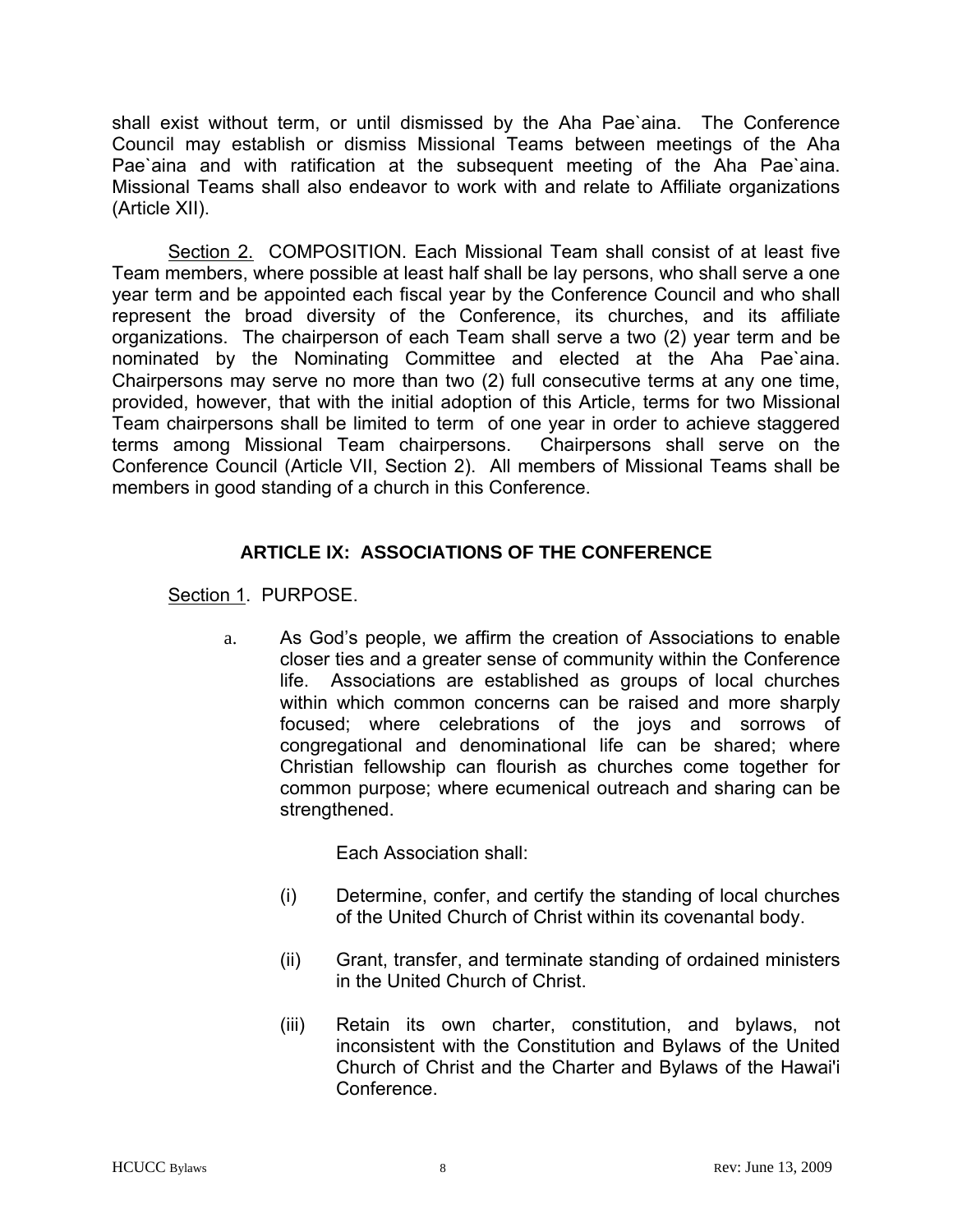- (iv) Relate to the General Synod through the Conference.
- (v) Receive students for the ordained ministry under its care and extend to them fellowship, counsel, assistance and supervision during their academic preparation.
- (vi) Ordain, commission, and license qualified candidates; grant privilege of call and leaves of absence; transfer ordained ministerial standing and review and discipline ordained, commissioned and licensed ministers.
- (vii) Offer encouragement, guidance, and assistance in the organization of new local churches.
- (viii) Receive local churches into authorized standing in the United Church of Christ with the counsel of the Conference.
- b. The Conference shall be divided into five (5) Associations in order to:
	- (i) Bring to the churches the resources of the United Church of Christ in program and mission, and
	- (ii) Provide a forum for the discussion of mutual ministries, priorities, and resolutions of the local churches, the Conference, the General Synod, and Covenanted Ministries of the United Church of Christ.

### Section 2. ORGANIZATION.

- a. The five (5) Associations are as follows: 'Aha O Nā Mokupuni 'O Maui, Moloka'i Ame Lāna'i; Association of Hawaiian Evangelical Churches; Hawai'i Island Association of the United Church of Christ; Kaua'i Association of the United Church of Christ; and O'ahu Association of the United Church of Christ.
- b. Each Association shall organize itself as it desires and schedule such activities as may be appropriate to the life of the Association.

### **ARTICLE X: THE HAWAI`I CONFERENCE FOUNDATION**

The Hawai`i Conference established the Hawai`i Conference Foundation.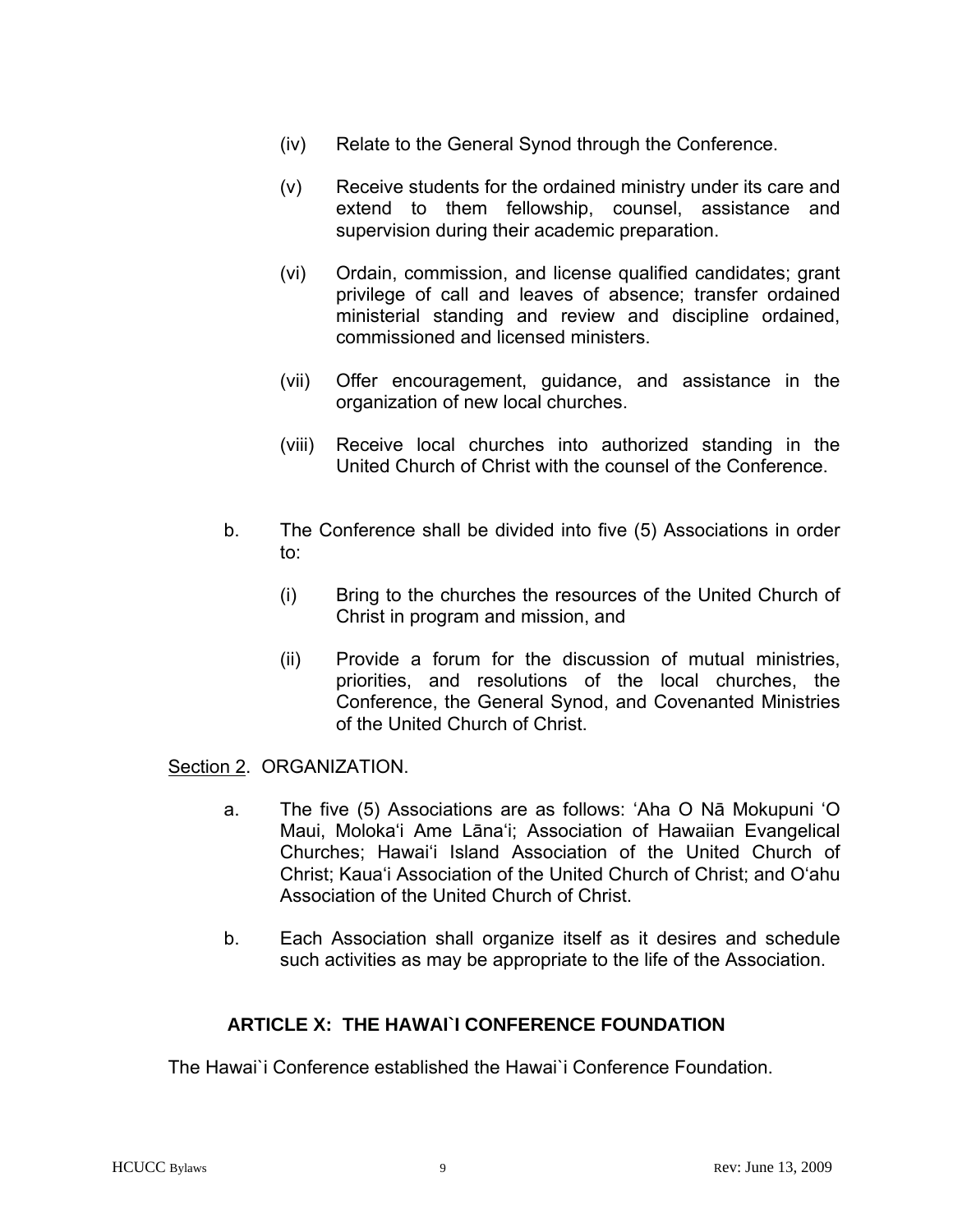Unless otherwise provided in the Articles of Incorporation and the Bylaws of the Hawai`i Conference Foundation,

Section 1. The objects and purposes of the Foundation are as follows:

- a. To be a Foundation and a depository of properties, real, personal, and mixed, for investments and use for the Hawai`i Conference of the United Church of Christ or its successors (hereinafter referred to as "the Conference"), its member churches and recognized organizations.
- b. To promote the interest and general welfare of the churches and ministers of which this Conference is composed, and of the General Synod, boards, institutions, agencies and Covenanted Ministries of the United Church of Christ, and of other organizations which are recognized to be affiliated with the United Church of Christ and with the Conference, insofar as their interests are within the area of concern of the Conference.
- c. To advance the cause of the Christian religion in such other phases as may be deemed suitable and to exercise any power which a nonprofit corporation for religious and charitable purposes and exempt from taxation under the applicable provisions of the Internal Revenue Code and the laws of the State of Hawai`i is authorized to exercise.

 Section 2. The Membership shall consist of the members of the Hawai`i Conference Council and the Hawai`i Conference Foundation Board of Trustees as named in the Charter and Bylaws of the Hawai`i Conference Foundation and in Article VIII, Section 4, of the Hawai`i Conference UCC Bylaws.

 Section 3. The Executive Director shall be responsible for implementing the purpose of the Foundation in its support for the mission of the Hawai`i Conference, United Church of Christ and its local churches. The Executive Director reports to the Board of Trustees of the Foundation in carrying out the policies and decisions of the Board of Trustees; assists the Trustees in the performance of their duties and responsibilities; has overall supervision of the operations of the Foundation office and its employees; is responsible for the management of real properties and other assets held by the Foundation; and coordinates the operation of the Foundation with the Hawai`i Conference through its Conference Minister.

# **ARTICLE XI: STANDING COMMITTEES AND SPECIAL COMMITTEES**

 Section 1. EXECUTIVE COUNCIL The Executive Council is the direct executive instrument of the Conference Council. The Conference Council shall appoint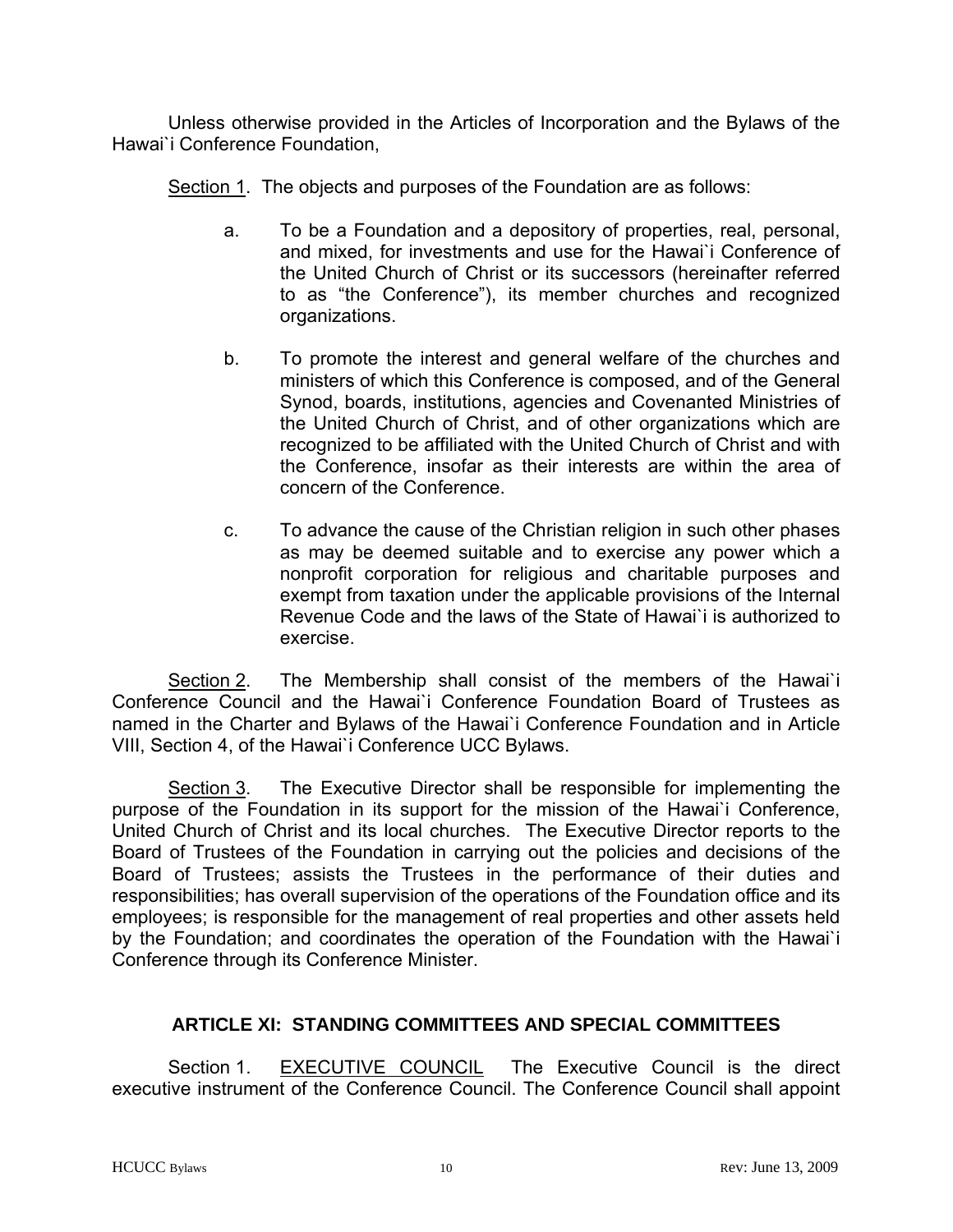an Executive Council to carry out the duties of the Conference Council in accordance with policies and limitations established by the Conference Council. The members of the Executive Council shall be the Chairperson of the Conference Council, Vice-Chairperson of the Conference Council, Secretary, Treasurer, Conference Minister, and one person from the Conference Council elected by the Council. The Chairperson shall chair the Executive Council. Meetings may be called by the Chairperson, the Conference Minister, or a majority of its members.

 Section 2. NOMINATING COMMITTEE. There shall be a Nominating Committee which shall be a Standing Committee of the Conference, accountable to the Conference Council. The Nominating Committee shall consist of six (6) members, one from each Association, and one At-Large Member. Each member shall serve a term of two (2) years, staggered into two (2) classes. Association members of the Committee shall be nominated by their respective Association and elected by the Aha Pae`aina. The At-Large member of the Committee shall be nominated by the Conference Council and elected by the Aha Pae`aina. Members can serve no more than two (2) full consecutive terms at any one time. The Committee shall elect its own chairperson.

 Not later than January 31 of each year, the Committee shall send to each church and Association a list of offices to be filled as provided by these Bylaws, inviting suggestions for candidates and their qualifications for these offices. Recommendations from other sources shall also be received and given equal consideration. The Nominating Committee shall work to assure that the slate provides broad representation of the life and composition of the Conference. Names of nominees shall be published in official media and publications of the Conference prior to the Aha Pae`aina.

The nomination of delegates to the General Synod shall be entrusted to Associations, which shall present names and profiles to the Conference Nominating Committee. Nominations of delegates to the General Synod and to national boards and Covenanted Ministries shall be in keeping with the current United Church of Christ Bylaws. To meet the United Church of Christ requirements, final determination of nominees rests with the Nominating Committee.

The Nominating Committee shall present its slate to the Conference Council for approval and recommendation to the Aha Pae`aina. Additional nominations, except for the office of Conference Minister, may be made from the floor, provided the written consent of the nominee and a petition signed by at least five delegates from three churches have been previously obtained and the qualifications of the nominee are presented in writing to the delegates present and voting.

If there is one candidate for an office, and only one possible to elect, the Secretary shall be instructed to cast an elective ballot for that candidate. This provision does not apply to the election of the Conference Minister.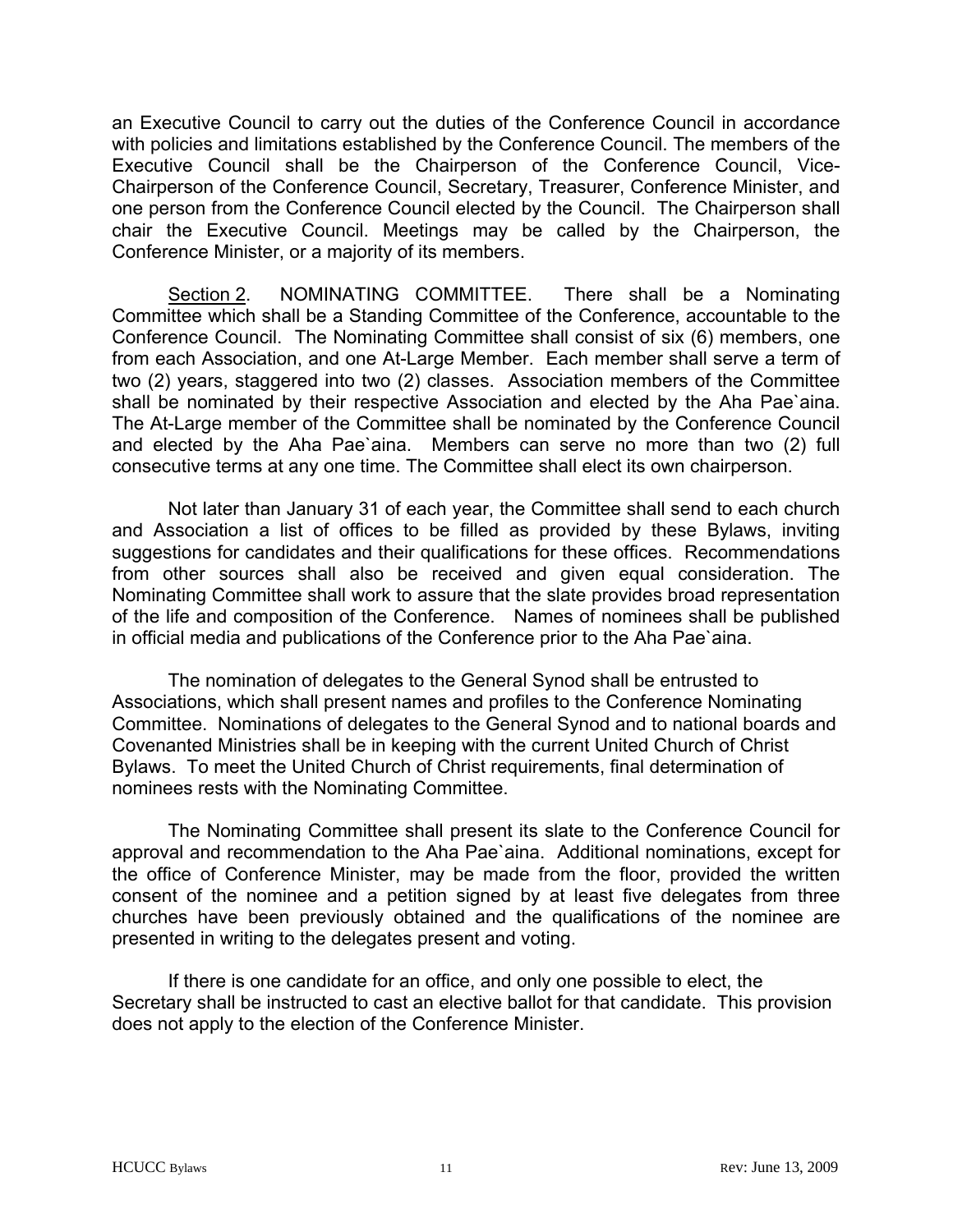When the Conference receives notice of positions to be filled or nominations to be made for bodies and committees of the national setting of the church, and if time permits, the Nominating Committee shall notify all churches and Associations of the Conference in time for their recommendations to be received by the Committee and considered before nominations are submitted to the Conference Council at any regular meeting or at a meeting called especially for that purpose. In cases requiring immediate response, the responsibility may rest with the Conference Council or the Conference Minister.

 Section 3. PERSONNEL COMMITTEE. There shall be a Personnel Committee which shall be a Standing Committee of the Conference, accountable to the Conference Council. The Personnel Committee shall have one member from each Association, appointed by the Conference Council in consultation with the Association. Members shall serve two-year staggered terms and no more than two (2) consecutive terms. The Chairperson shall be elected annually by the Personnel Committee and shall serve on the Conference Council ex-officio. The Personnel Committee shall recommend personnel policies and annual salary adjustments of the staff to the Conference Council for approval; work in consultation with the Conference Council and the Conference Minister on personnel matters; conduct periodic evaluation of the Conference Minister and all ministerial staff; and oversee evaluations of all other office staff. The Personnel Committee shall report to the Conference Council except for confidential matters. The Personnel Committee and its members shall not respond to requests from external constituencies for personal information or action without the prior written consent of the Conference Council and the advice of legal counsel. The Personnel Committee shall maintain, at all times, a high level of confidentiality with the personnel matters of the Conference.

Section 4. CONFERENCE COMMITTEE ON MINISTRY. There shall be a Conference Committee on Ministry which shall be accountable to the Conference Council through the Conference Minister. The Committee shall consist of the Chairperson of each Association's Church and Ministry Committee, Associate Conference Ministers, the Placement Coordinator (if not an Associate Conference Minister), and Conference Minister who shall be the Chairperson of the Committee on Ministry. The Committee will help Association Church and Ministry Committees in their interpretation and application of the Manual on Ministry and any supplements, and recommend policy, program and resources for pastoral support and other Church and Ministry matters.

Section 5. SPECIAL COMMITTEES. The Conference Council may organize and establish such special committees not inconsistent with these bylaws as it may determine to be necessary.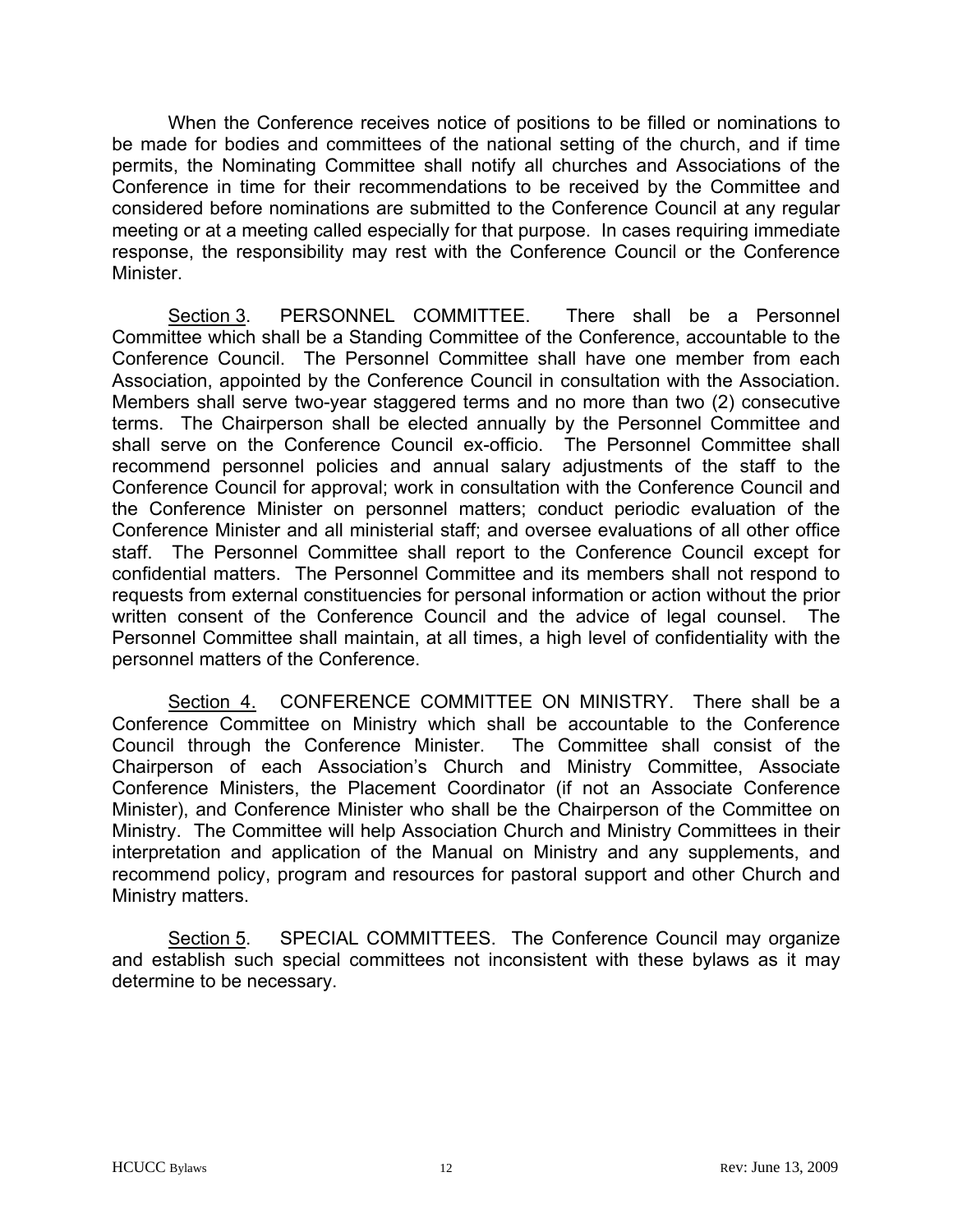### **ARTICLE XII: AFFILIATIONS AND RELATIONSHIPS**

 Section 1. An Association of this Conference is that body so defined in a way acceptable to the Aha Pae`aina composed of churches and ministers which historically or for other reasons clearly defined have been a structural unit of this Conference. The Aha Pae`aina determines and authorizes the number and nature of Associations in the Hawai'i Conference.

 Section 2. Affiliates are organizations which in their purpose and program are in harmony with the purposes of the Conference. (Examples of Affiliate organizations of the Conference are: Sunday School Association, Woman's Board of Missions, Christian Endeavor Association, State Council of Hawaiian Congregational Churches, Samoan Council, Council of Filipino Ministry, and Hawai`i Pacific Islander and Asian American Ministries.)

 Affiliates shall participate in the life of the Conference through Missional Teams. The Conference Council may grant, on an annual basis, voice and vote at the Aha Pae'aina to Presidents or Chairpersons of Affiliates.

 Any organization that seeks to be recognized as an Affiliate of the Hawai'i Conference must make request to, and be endorsed by, the Conference Council.

 Section 3. This Conference shall have that relation to the General Synod of the United Church of Christ as is described in those portions of the Constitution and Bylaws of the United Church of Christ adopted July 4, 1961*,* and subsequently amended, which relate to Conferences of the United Church of Christ.

 Section 4. This Conference may relate itself to ecumenical bodies which are recognized and supported by the United Church of Christ; to state and city Council of Churches functioning within the Conference boundaries; to missionary societies which are or may be established by groups of churches affiliated with the Conference; to hospitals, homes and agencies within the boundaries of the Conference; and to colleges and seminaries in which the Conference has a special interest.

### **ARTICLE XIII: EXECUTION OF INSTRUMENTS**

 Except as otherwise provided in these Bylaws or by resolutions of the Conference Council or by law, the persons authorized to make and execute all written instruments of the Conference, including drafts, notes, bonds, acceptances, deeds, leases and contracts shall be any two of the Chairperson, Vice Chairperson*,* Secretary or Treasurer.